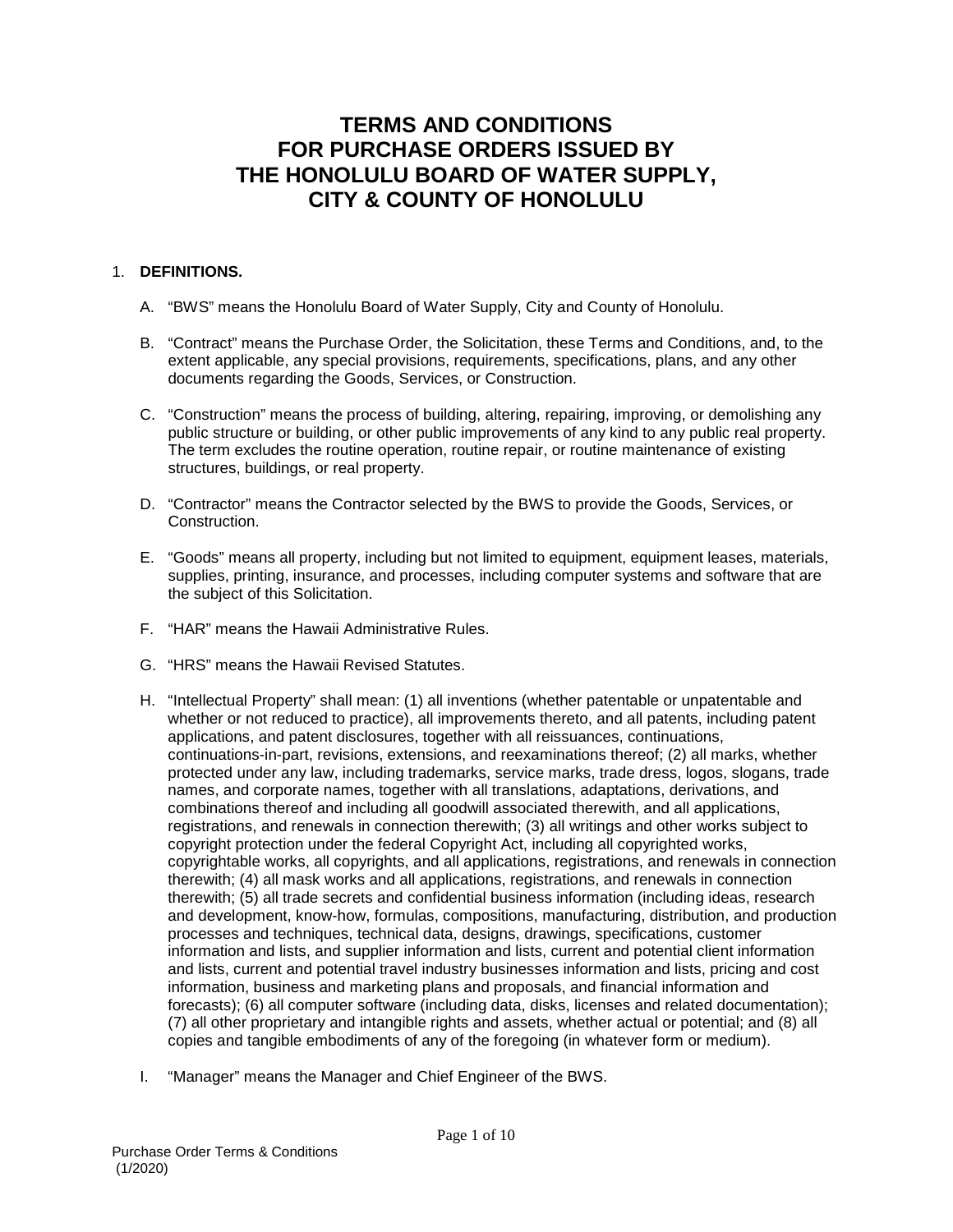- J. "Potential Contractor" means each individual or entity that responds to the Solicitation.
- K. "Pre-Existing Intellectual Property" shall mean any Intellectual Property that is not Work Product.
- L. "Purchase Order" means that certain document wherein the BWS requests that Contractor provide Goods, Services, or Construction.
- M. "Services" means the furnishing of labor, time, or effort by a contractor, not involving the delivery of a specific end product other than reports which are merely incidental to the required performance that are the subject of the Solicitation.
- N. "Solicitation" means whatever documents the BWS uses to request information from or regarding individuals and entities capable or possibly capable of providing Goods, Services or Construction required by the BWS.
- O. "Terms and Conditions" means these Terms and Conditions for Purchase Orders Issued by the Honolulu Board of Water Supply, City & County of Honolulu
- P. "Work Product" shall mean all materials, work product, works of authorship, studies, data, charts, diagrams, methodologies, processes, descriptions, reports, layouts, videotapes, computer programs, work papers, projections, ideas, inventions and Intellectual Property of any kind that are developed, prepared, assembled, or conceived, in whole or in part, by Contractor and/or its employees, subcontractors, representatives, consultants, or agents in the course of providing Services pursuant to the Contract or otherwise in connection with the Contract.
- 2. **CONTRACT FORMATION.** Following the receipt of responses by one or more Potential Contractors to the Solicitation, the BWS shall select the Contractor. The Contract shall become binding upon the BWS and the Contractor once both of the following occur: (i) the BWS issues the Purchase Order to the Contractor; and (ii) the Contractor complies with Section 4 of these Terms and Conditions.
- 3. **STATUTORY AND ORDINANCE REQUIREMENTS.** The applicable provisions of the Hawaii Revised Statutes, the Revised Charter of Honolulu, and the Revised Ordinances of the City and County of Honolulu shall be deemed to be a part of the Contract as though fully set forth therein.

#### 4. **PROOF OF COMPLIANCE WITH LAWS.**

- A. BWS reserves the right to require the Contractor to furnish the following documents to the BWS prior to the award of the Contract:
	- i. A tax clearance certificate from the Department of Taxation of the State of Hawaii and the Internal Revenue Service, issued no more than six (6) months before the date when the BWS receives the certificate from the Contractor;
	- ii. A certificate from the Department of Labor and Industrial Relations of the State of Hawaii for HRS Chapter 383 (unemployment insurance), HRS Chapter 386 (workers' compensation), HRS Chapter 392 (temporary disability insurance), and HRS Chapter 393 (prepaid health care), issued no more than six (6) months before the date when the BWS receives the certificate from the Contractor;
	- iii. A certificate of good standing from the Department of Commerce and Consumer Affairs of the State of Hawaii ("DCCA"), issued no more than six (6) months before the date when the BWS receives the certificate from the Contractor; provided, however, that a Hawaii business that is a sole proprietorship is not required to register with DCCA and therefore is not required to submit a certificate of good standing.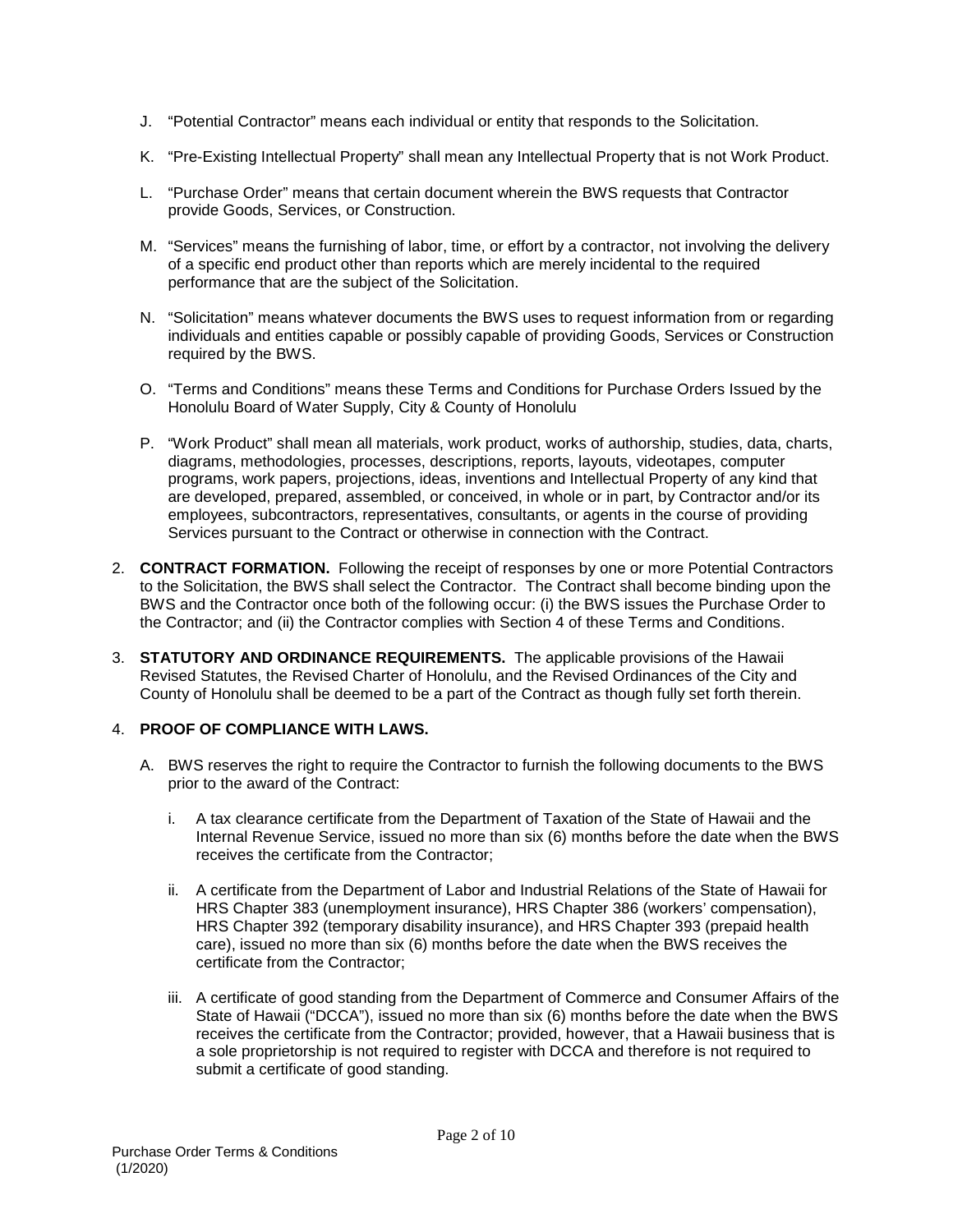- B. The above certificates should be applied for and submitted to the BWS as soon as possible. If a valid certificate is not submitted on a timely basis for award of the Contract, the BWS, in its discretion, may rescind the award and select another Contractor.
- 5. **QUALITY OF GOODS AND SERVICES.** The Contractor shall provide Goods and perform Services and Construction in accordance with the terms and conditions of the Contract. All Goods shall be new and of the quality specified by the BWS in the Contract. All Services and Construction shall be rendered in a professional manner.
- 6. **TIME, PLACE, AND MANNER OF DELIVERY OR PERFORMANCE.** The Contractor shall deliver all Goods to such place as the BWS shall designate. The delivery of Goods and the performance of Services or Construction shall occur in such manner and within such timeframe as the BWS specifies. It is mutually understood and agreed by and between the Contractor and the BWS that time of delivery of Goods and performance of Services or Construction shall be of the essence. If the Contractor is unable to deliver the Goods or perform the Services or Construction in a timely manner, and if the Manager, or an authorized representative, in his sole and absolute discretion, determines that the delay has been caused by circumstances beyond the Contractor's control, then the Manager or authorized representative may extend the time for the Contractor to deliver the Goods or perform the Services or Construction; provided, however, that the Contractor must first submit a written request to the Manager or an authorized representative for such an extension, which request shall set forth in detail the causes of such delay. Any extension granted by the Manager or an authorized representative pursuant to this section shall not be deemed a waiver of the BWS' right to terminate the Contract for any additional delay not covered by the specific terms of such extension.
- 7. **LIQUIDATED DAMAGES**. The amount of damage to the BWS as a result of failure to complete performance of the specified services under the Contract within the time fixed or any extension thereof, exclusive of overhead expenses, being certain but difficult, if not impossible to ascertain, Vendor agrees to pay the sum stated in the contract as liquidated damages, and not by way of penalty, for every calendar day of delay until the services are completed or goods delivered and accepted or the Vendor is terminated. To the extent that the Vendor is granted an extension of time pursuant to Paragraph 6, liquidated damages shall not be due the BWS for the extension period. The Vendor remains liable for damages caused other than by delay.

## 8. **WAGES AND HOURS**

- A. Vendor shall observe and comply with all the provisions of Chapter 104, HRS, relating to wages and hours of employees on public works. The Vendor shall pay all employees on any contract with the BWS the minimum basic wage rate in conformance with applicable Federal and State laws.
- B. Minimum Wages. The minimum wage shall be periodically increased during the performance of the contract in an amount equal to the increase in the prevailing wages for those kinds of work as periodically determined by the State Director of Labor and Industrial Relations. Notwithstanding the provisions of the original contract entered into, if the Director of Labor and Industrial Relations determines that the prevailing wage has increased, the rate of pay of laborers and mechanics on the contract shall be raised accordingly. No additional compensation shall be made to the Vendor for such increases during the duration of the contract.
- C. Overtime Work. No laborer or mechanic employed on the job site shall be permitted or required to work on a Saturday, Sunday, or a legal holiday of the State or in excess of eight hours on any other day unless the laborer or mechanic receives overtime compensation for all hours worked on a Saturday, Sunday, and a legal holiday of the State or in excess of eight hours on any other day. For purposes of determining overtime compensation under this subsection, the basic hourly rate of any laborer or mechanic shall not be less than the basic hourly rate determined by the Director of Labor and Industrial Relations to be the prevailing basic hourly rate for corresponding classes of laborer and mechanics on projects of similar character in the State.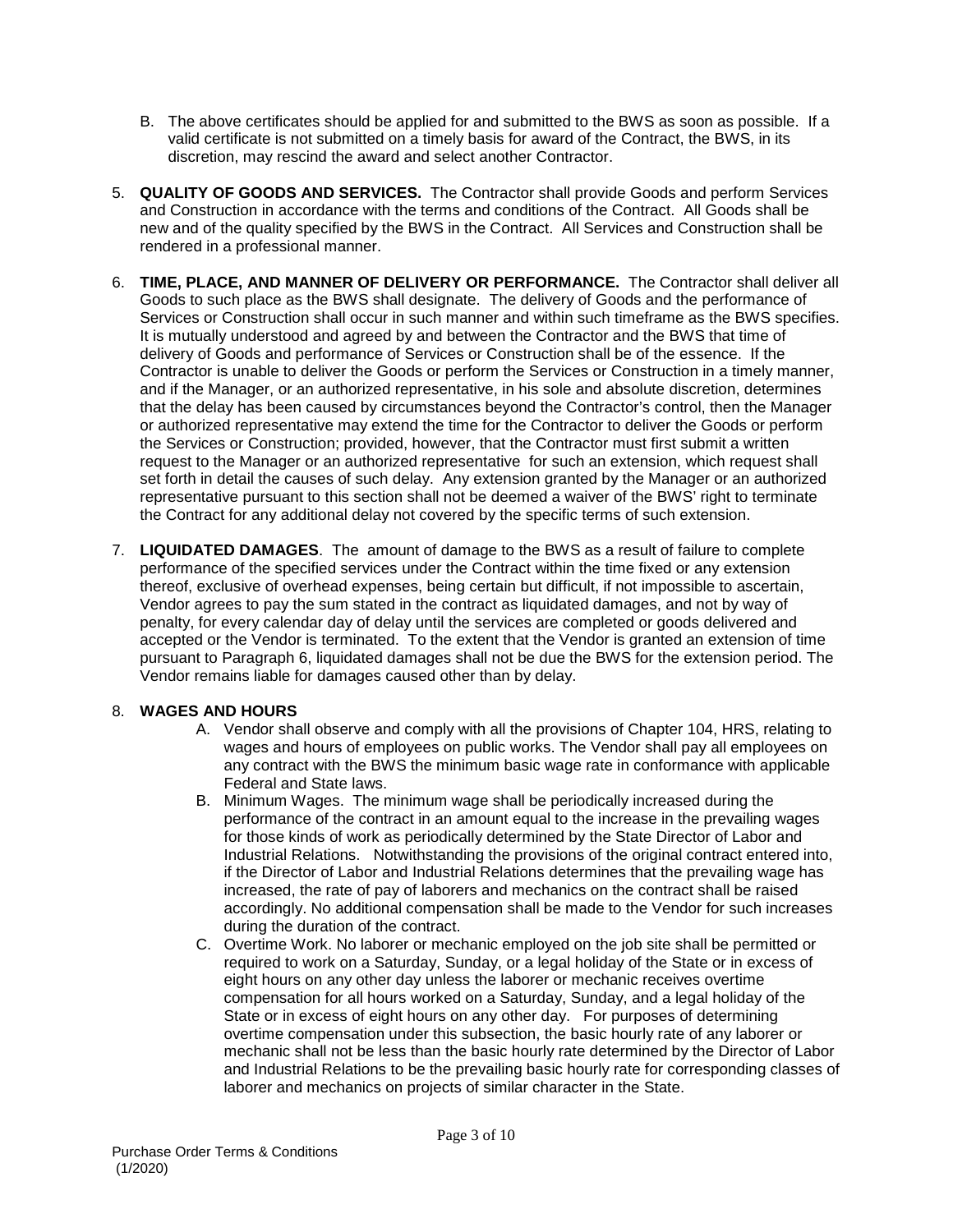- D. Certified Payrolls. Two (2) certified copies of all payrolls shall be submitted weekly to the Officer-in-Charge. The Vendor shall be responsible for the submission of certified copies of the payrolls of all subcontractors. The certification shall affirm that the payrolls are correct and complete, that the wage rates contained therein are not less than the applicable rates contained in the wage determination decision of the Director of Labor and Industrial Relations and that the classifications set forth for each laborer or mechanic conform with the work the laborer or mechanic performed. The schedule of wages issued by the State Director of Labor and Industrial Relations is incorporated in the Invitation for Bids by reference only. Copies of the minimum basic wage schedule are available in the Purchasing Section of the Honolulu Board of Water Supply, 630 S. Beretania Street, Room 201, where invitations for bids are distributed. The Manager shall have the authority to withhold payments due or to become due if certified payrolls are not submitted in a timely manner.
- E. Maintain Payroll Records. Payroll records for all laborers and mechanics working at the site of the work shall be maintained by the Vendor and its subcontractors during the course of the work and preserved for a period of three (3) years thereafter. The records shall contain the name of each employee, the employee's correct classification, rate of pay, daily and weekly numbers of hours worked, deductions made, and actual wages paid.
- F. Availability of Payrolls. The Vendor shall make payroll records available for examination within ten (10) days from the date of a written request by the BWS, a governmental agency, or any authorized representative thereof. As provided in HRS § 104-22(b), a penalty will be assessed against any Vendor who: (1) fails to make payroll records accessible within ten days; (2) fails to provide information requested for the proper enforcement of this chapter within ten (10) days; or (3) fails to keep or falsifies any record required under this chapter.
- G. Violations. If the Officer-in-Charge finds that any laborer or mechanic employed on the job site by the Vendor or any subcontractor has been or is being paid wages at a rate less than the required rate, or has not received the laborer's or mechanic's full overtime compensation, the Officer-in-Charge may take appropriate action in accordance with HRS 104-21, or the Contracting Officer may, upon recommendation of the Officer-in-Charge, by written notice to the Vendor, terminate the Vendor's right, or the right of any subcontractor, to proceed with the work or with the part of the work in which the required wages or overtime compensation have not been paid and may complete such or part by contract or otherwise, and the Vendor and its sureties shall be liable to the BWS for any excess costs occasioned thereby.
- H. Post Wage Schedule. The Vendor is required to post the applicable wage schedule in a prominent and easily accessible place at the job site. The Vendor shall give to each laborer and mechanic employed under the contract a copy of the rates of wages required to be posted.

## 9. **INTELLECTUAL PROPERTY.**

A. **Work Product.** The Contractor acknowledges and agrees that all Work Product is the property of the BWS, and all ownership, right, title, and interest therein have vested and shall vest solely with the BWS and is and shall be deemed to be a "WORK MADE FOR HIRE" under United States Copyright Laws (17 U.S.C. Section 101 et seq.) and other applicable laws. To the extent that title to any such Work Product may not, by operation of law, vest in the BWS, or such works may not be considered to be works made for hire, the Contractor hereby irrevocably assigns to the BWS all ownership, right, title, and interest that the Contractor may have in such Work Product, without additional compensation and free of all liens and encumbrances of any type. Contractor represents and warrants to the BWS that the BWS is and shall be the exclusive owner of the Work Product and all proprietary rights relating thereto, and the Contractor shall defend, indemnify, and hold harmless the BWS and its employees, officers, agents, and assignees from and against any infringement or claim of infringement relating thereto. The Contractor will promptly disclose to the BWS all Work Products when made or developed. The Contractor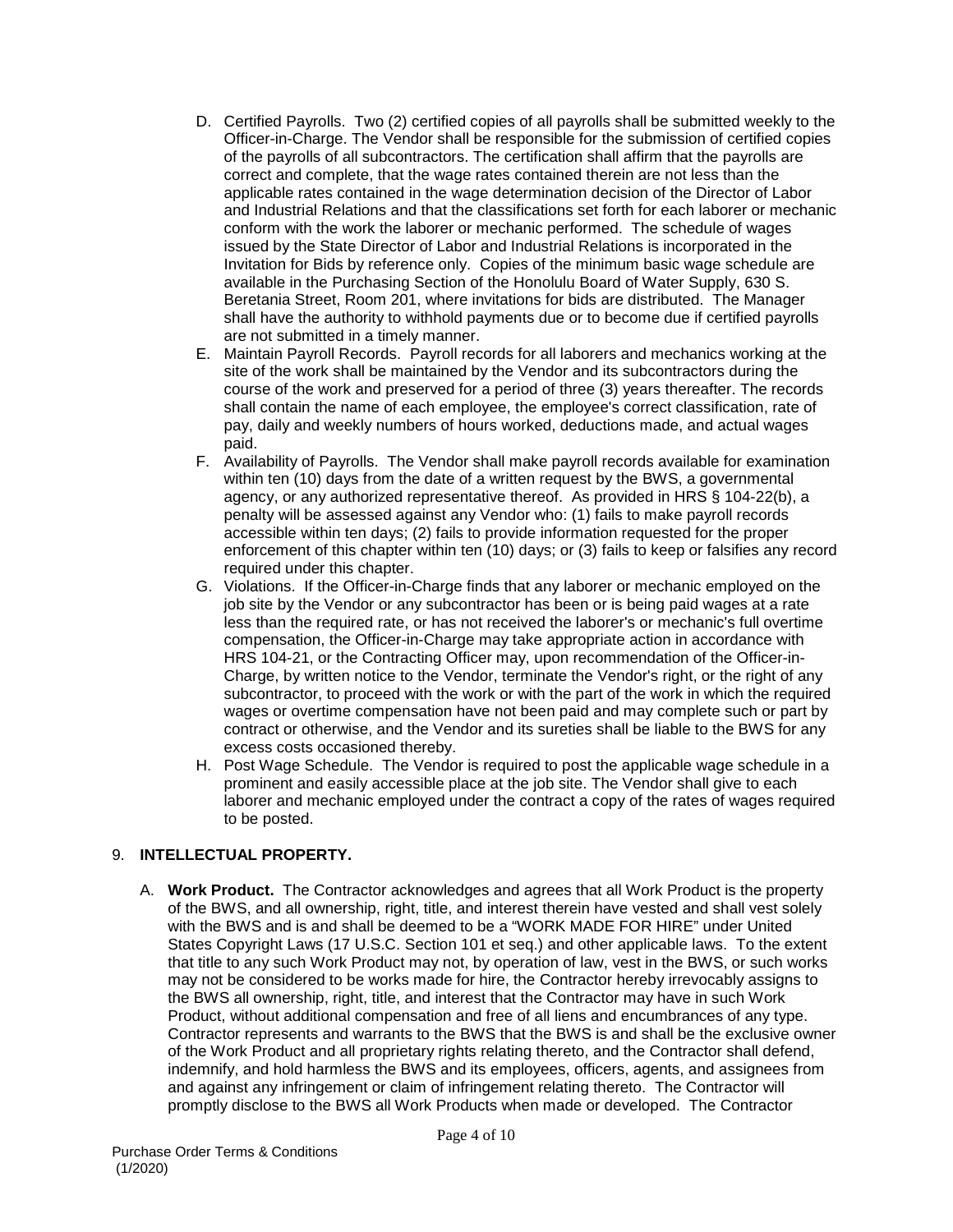agrees to give the BWS or any person designated by the BWS any reasonable assistance required to perfect and enforce the BWS' rights in such Work Product, and the Contractor agrees to execute and assist in the preparation of any document that the BWS may consider necessary or helpful in obtaining or maintaining any patents, copyrights, registrations, or other proprietary rights in the Work Product. Contractor shall deliver all Work Products to the BWS upon expiration or termination of the Contract.

- B. **Pre-Existing Intellectual Property.** If the Contractor is required or desires to use any Pre-Existing Intellectual Property in connection with performing the Services or providing the Goods, the Contractor on behalf of itself and for the BWS shall procure the right for such use from the owner or owners of the Pre-Existing Intellectual Property. Further, the Contractor shall be solely responsible for paying any royalty, license, or other fee that is due or that may become due for use of the Pre-Existing Intellectual Property. Any such royalty, license, or other fee shall be considered to be originally included within the Contractor's response to the Solicitation and the price set forth in the Purchase Order.
- 10. **WARRANTIES.** The Contractor warrants that all Goods provided pursuant to the Contract shall: (i) be fit for the purposes for which they were intended by the BWS; (ii) be merchantable and free from defect and faulty workmanship, material, or design; and (iii) conform to all requirements and specifications set forth in the Contract. The Contractor shall remove and replace at no cost to the BWS, including no additional charges for taxes, labor, or shipping, any Goods that are found to be damaged or defective within the longest of the following time periods: (a) the standard warranty period of the manufacturer of the Goods; (b) one hundred eighty (180) calendar days following delivery of the damaged or defective Goods by the Contractor to the BWS; and (c) one hundred eighty (180) calendar days following acceptance of the damaged or defective Goods by the BWS. If the Contractor fails, neglects, or refuses to remove and replace the damaged or defective Goods, the BWS shall have the right to purchase in the open market a quantity of the Goods sufficient to replace those that are damaged or defective, and to deduct from any moneys due or that may thereafter become due to the Contractor the cost of purchasing such Goods in the open market.
- 11. **CONTRACTOR LIABILITY.** The Contractor's liability shall not cease when the BWS accepts the Goods, Services, or Construction that are the subject of the Contract. The Contractor's liability shall continue as provided by any terms of the Contract and by law.
- 12. **INDEMNIFICATION.** To the fullest extent permitted by law, the Contractor shall defend, indemnify, and forever hold harmless the BWS and its officers, directors, employees, and agents from and against all costs, liability, loss, damage, and expense, including all attorneys' fees, and all claims, suits, and demands therefor, arising out of or resulting from the acts, omissions, or breach of the Contract by the Contractor or the Contractor's employees, officers, agents, or subcontractors. The provisions of this section shall remain in full force and effect notwithstanding the expiration or early termination of the Contract.
- 13. **FINAL INVOICE.** After fully performing its obligations under the Contract, the Contractor shall issue an invoice (the "Final Invoice") in triplicate to the BWS. The Final Invoice must include the following information, to the extent applicable: (i) contract number; (ii) confirmation purchase order number; (iii) description of the Goods provided; (iv) item numbers, quantities, vendor codes, unit prices, and extended totals for the Goods provided; and (v) to the extent that the Goods include equipment, the make, model, serial number, and the specific delivery or installation location, including delivery address and building facility room number, for each piece of equipment, if such information is made available to the Contractor. If Contractor provided the BWS with a system comprised of multiple pieces of equipment, each discrete piece of equipment shall be listed separately on the Final Invoice.

## 14. **PAYMENT.**

A. Subject to the requirements of Section 12(D) below, payment will be authorized by the Manager or the authorized representative only after all of the following events occur: (i) Contractor fully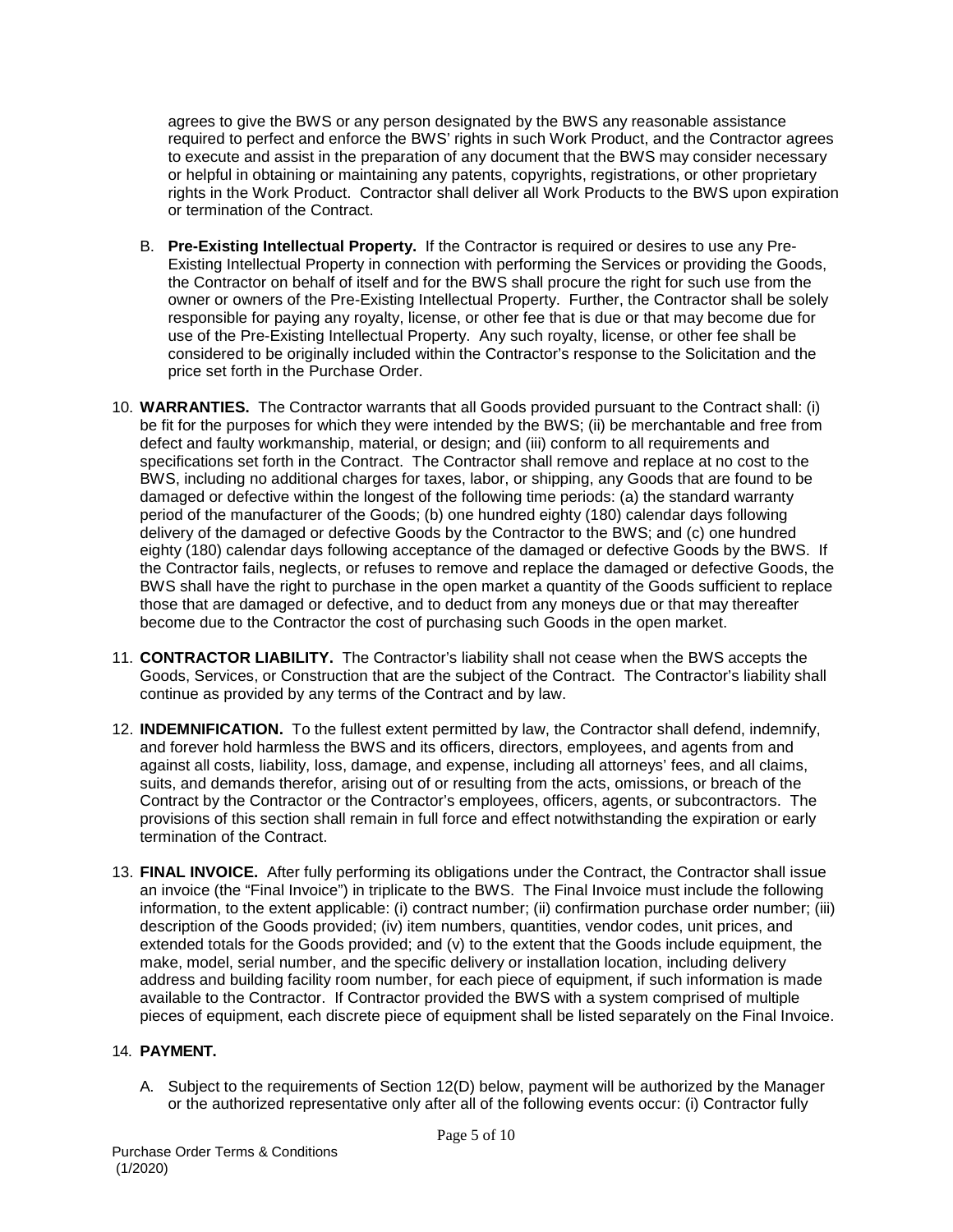performs its obligations under the Contract; (ii) the Manager or authorized representative accepts all Goods provided and Services or Construction performed by the Contractor under the Contract; and (iii) the Contractor furnishes the BWS with the Final Invoice. Payment will be made as soon thereafter as the regular course of business will allow; provided, however, that payment shall be made no later than thirty (30) calendar days following the date when the last of the three (3) events identified above occurs.

- B. To the extent applicable, the amount of the payment will be computed in accordance with unit prices bid by Contractor.
- C. Unless otherwise specified, partial payment(s) for any Goods, Services, or Construction, or portion of any Goods, Services, or Construction under the Contract may be permitted. Said the Manager or an authorized representative may authorize partial payment(s), provided that delivery/performance and acceptance of the Goods, Services, or Construction is made before the delivery/performance date identified in the Contract and upon submittal of proper invoices and substantiating documents by Contractor. Said authorization by the Manager or authorized representative shall be by endorsement on the submitted invoice; no other action will be required to effect the partial payment(s).
- D. Pursuant to Section 3-122-112, HAR, final payment under any contract of \$25,000 or more shall be withheld until the Contractor furnishes the BWS with the following documents:
	- i. A tax clearance certificate from the Department of Taxation of the State of Hawaii and the Internal Revenue Service, issued no more than two (2) months before the date when the BWS receives the certificate from the Contractor;
	- ii. A certification from the Contractor, using a form available from the BWS, affirming that the Contractor has, as applicable, remained in compliance with HRS Chapter 383 (unemployment insurance), HRS Chapter 386 (workers' compensation), HRS Chapter 392 (temporary disability insurance), and Chapter 393 (prepaid health care), and has remained in good standing with DCCA.
- 15. **ASSIGNMENT OF MONEY DUE OR PAYABLE.** No assignment of money due or to become due to the Contractor shall be made without the prior written consent of the Manager or authorized representative.

#### 16. **CONTRACTOR'S BREACH OF CONTRACT; RIGHTS AND REMEDIES OF THE BWS.**

- A. In the event of any breach of the Contract by the Contractor, the BWS shall have the right to terminate the Contract without service of notice or resort to the legal process and without any legal liability on its part.
- B. If the Contractor fails, neglects, or refuses to provide Goods or perform Services or Construction in accordance with the deadlines established by the Contract, and such failure or neglect is not the result of fire, strike, freight embargo, or Act of God or of the government, the BWS shall have the right to purchase in the open market a quantity of the Goods sufficient to replace those that were not timely provided or such Services or Construction as were not timely provided, and to deduct from any moneys due or that may thereafter become due to the Contractor the cost of purchasing such Goods, Services, or Construction in the open market.
- C. If the Contract is terminated, either in whole or in part, by reason of the breach thereof by the Contractor, including non-delivery or non-performance within the time specified, any loss or damage sustained by the BWS in procuring any Goods, Services, or Construction shall be borne and paid for by the Contractor.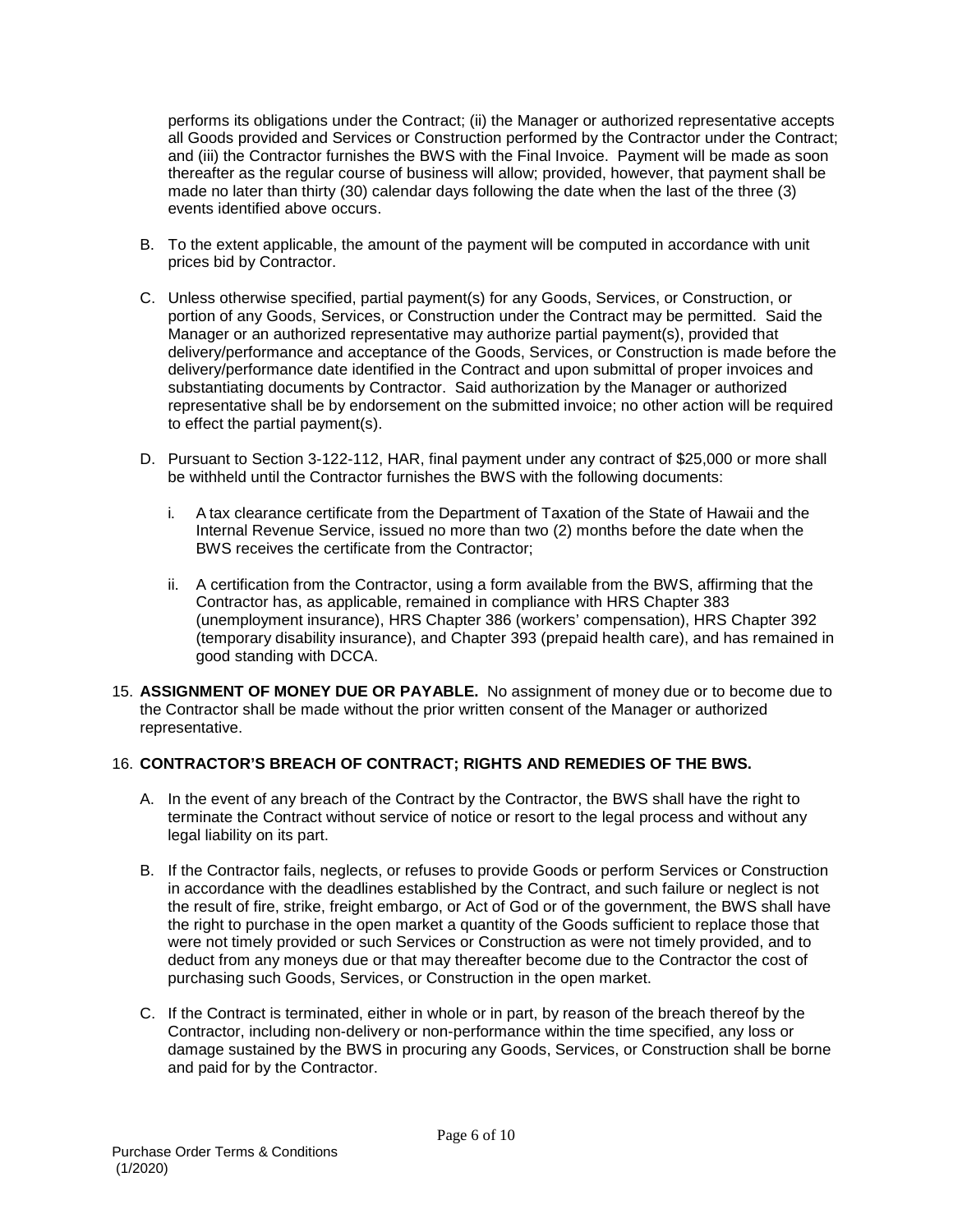- D. The rights and remedies of the BWS provided herein shall not be exclusive and are in addition to any other rights and remedies provided by law or under the Contract.
- E. If the Contractor breaches the Contract, the BWS may bar the Contractor from consideration for award of contracts for a period not to exceed three (3) years.
- 17. **ASSIGNMENTS AND SUBCONTRACTS.** The Contractor shall not assign or subcontract any of its obligations under the Contract without obtaining the BWS' prior written permission. An unauthorized assignment or subcontract shall not, under any circumstances, relieve the Contractor of its obligations under the Contract.
- 18. **INSURANCE**. A. Required Coverages. Contractor shall procure or cause to be procured and maintain (as provided herein), at no cost to the BWS, during the life of this contract and any extensions thereof, or until such time as action against Contractor or subcontractor for death, injuries, losses and damages is barred by the provisions of Chapter 657, HRS, whichever is longer, the following types of insurance to cover the operations under the Contract, and all other insurance that may be required under the laws, ordinances or regulations of any governmental authority:
	- 1. **Workers Compensation and Employers Liability Insurance.** Contractor shall maintain workers compensation and employer's liability insurance. Workers compensation coverage shall be in accordance with State statutes. Employers liability and/or commercial excess limits shall be not less than \$1,000,000 each accident.
	- 2. **Commercial General and Umbrella / Excess Liability Insurance**. Contractor shall maintain Commercial General Liability (CGL occurrence form) and if necessary commercial umbrella / excess insurance with limits of not less than \$1,000,000 per occurrence, \$2,000,000 general aggregate and products-completed operations aggregate limit, or as otherwise set forth in the Special Provisions. CGL insurance shall be written on ISO occurrence form CG 00 01 (or a substitute form providing equivalent coverage), and shall cover liability arising from premises, operations, independent contractors, products-completed operations, personal injury and advertising injury, explosion, collapse an underground property damage and liability assumed under an insured contract (including the tort liability of another assumed in a business contract). The BWS shall be included as an additional insured under the CGL, using ISO additional insured endorsement CG 20 10 (or equivalent), and under the commercial umbrella / excess, if any. The BWS's and City and County of Honolulu's design engineers, architects and/or Surveyors, or other agents shall be included as additional insured, using ISO additional insured endorsement (or equivalent), and under the commercial umbrella / excess, if any. The policy(ies) shall contain a waiver of subrogation in favor of the BWS.
	- 3. **Business Automobile and Umbrella Liability Insurance**. Contractor shall maintain business auto liability or equivalent, (including no-fault coverage), or equivalent, and if necessary, commercial umbrella / excess liability insurance with a limit of not less than \$1,000,000 each accident or otherwise set forth in the Special Provisions. Such insurance shall cover liability arising out of any automobile (including owned, hired, and non-owned automobiles) used by Contractor in the performance of the Contract. Business automobile coverage shall be written on ISO form CA 00 01, CA 00 05, CA 00 12, CA 00 20, or a substitute form providing equivalent liability coverage. If necessary, the policy shall be endorsed to provide contractual liability coverage equivalent to that provided in the current editions. The BWS shall be included as an additional insured under the business automobile liability using ISO additional insured endorsement (or equivalent).
	- 4. **Professional Liability Insurance**. Contractor shall maintain professional liability insurance with limits of not less than \$1,000,000 per claim/annual aggregate, or otherwise as set forth in the Special Provisions covering Contractor and Contractor's employees and agents for liability arising out of errors, omissions, or negligence in the performance of professional services under the Contract. Such insurance shall remain in full force and effect continuously for the period of design and construction of the work.
	- 5. Contractor shall be solely responsible for any and all loss or damage to Contractor's or any Subcontractor's equipment, tools, and other personal property, and Contractor may at its own option purchase insurance to cover such property and equipment.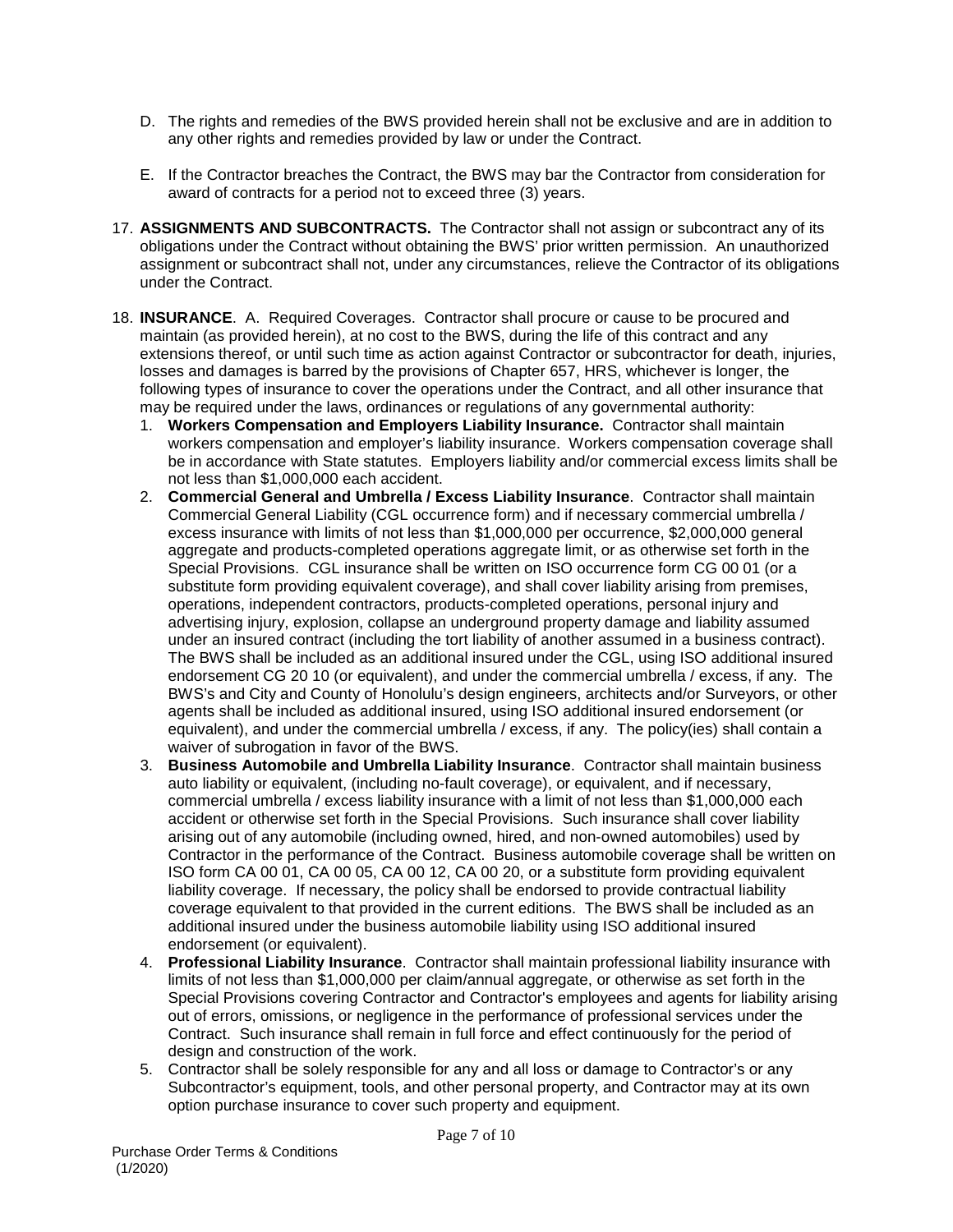- B. General Conditions. The following general conditions are applicable to all insurance herein required, unless otherwise specified above:
	- 1. Except for Professional Liability insurance required in of these General Conditions, Contractor waives all rights against the BWS and the City for recovery of damages to the extent such damages are covered by the insurance required herein.
	- 2. All insurance required herein shall apply as primary insurance with respect to all insureds for claims arising from Contractor's acts or omissions, and any other insurance or self-insurance programs afforded to the BWS shall be excess and non-contributing;
	- 3. All insurance required herein shall be provided by insurers authorized to do business in the State of Hawaii and with a current Best's rating of not less than A-, or otherwise as approved by the BWS.
	- 4. Except for Professional Liability,, all insurance required herein shall be written on an "Occurrence" form of policy, unless otherwise specifically approved by the BWS.
- C. Subcontractors Insurance. Contractor shall either:
	- 1. Include all subcontractors as insureds under all insurance set forth in these General Conditions; or
	- 2. Cause each subcontractor employed by Contractor to purchase and maintain insurance of the types specified above. Contractor shall obtain and maintain evidence of each subcontractor's insurance, and if requested by the BWS, Contractor shall furnish copies of certificates of insurance evidencing coverage for each subcontractor.
- D. Cross-Liability Coverage. If Contractor's liability policies do not contain the standard ISO separation of insureds provision, or a substantially similar clause, they shall be endorsed to provide cross-liability coverage.
- E. Contractor is responsible for paying any portion of any loss not covered because of the operation of any deductible applicable to the insurance required herein. If the BWS or the City is damaged by the failure of Contractor to maintain insurance as required in this paragraph, then Contractor shall bear all reasonable costs properly attributable to that failure.
- F. Evidence of Insurance
	- 1. Upon execution of the Contract by Contractor, Contractor shall furnish BWS with a certificate(s) of insurance, executed by a duly authorized representative of each insurer, showing compliance with insurance requirements set forth in these General Conditions.
	- 2. Prior to commencing the work, Contractor shall furnish the BWS with a certificate(s) of insurance, executed by a duly authorized representative of each insurer, showing compliance with the insurance required under these General Conditions.
	- 3. With respect to continuing insurance as required under these General Conditions, Contractor shall provide certificate(s) of insurance evidencing such coverage at the time of final payment, and thereafter whenever requested by the BWS.
	- 4. All certificates shall provide for sixty (60) days written notice to the BWS prior to the cancellation or material change of any insurance referred to therein.
	- 5. Contractor shall provide certified copies of all insurance policies required above within ten (10) days of the BWS's written request for said copies.
	- 6. Failure of the BWS to demand such certificate or other evidence of full compliance with these insurance requirements or failure of the BWS to identify a deficiency from evidence that is provided shall not be construed as a waiver of Contractor's obligations to maintain such insurance.
	- 7. Prior to starting the Work, the Contractor shall furnish the BWS with certificates of insurance, acceptable to the BWS evidencing that the Contractor and all subcontractors have the required insurance coverages. Each of the insurance policies (or the certificates of insurance evidencing such insurance policies in the event that the Contractor provides proof of insurance by means of such certificates of insurance in lieu of true and correct copies of each required insurance policy) shall provide that such policy may neither be canceled nor the coverage thereunder reduced (whether or not requested by the Contractor) except upon sixty (60) days prior written notice to the BWS of such cancellation or reduction, sent to the BWS by certified or registered mail, postage prepaid. The words "endeavor to" and "failure to mail such notice shall impose no obligation for liability…" are unacceptable. These two (2) phrases must be crossed out.
- G. Endorsements; Other Requirements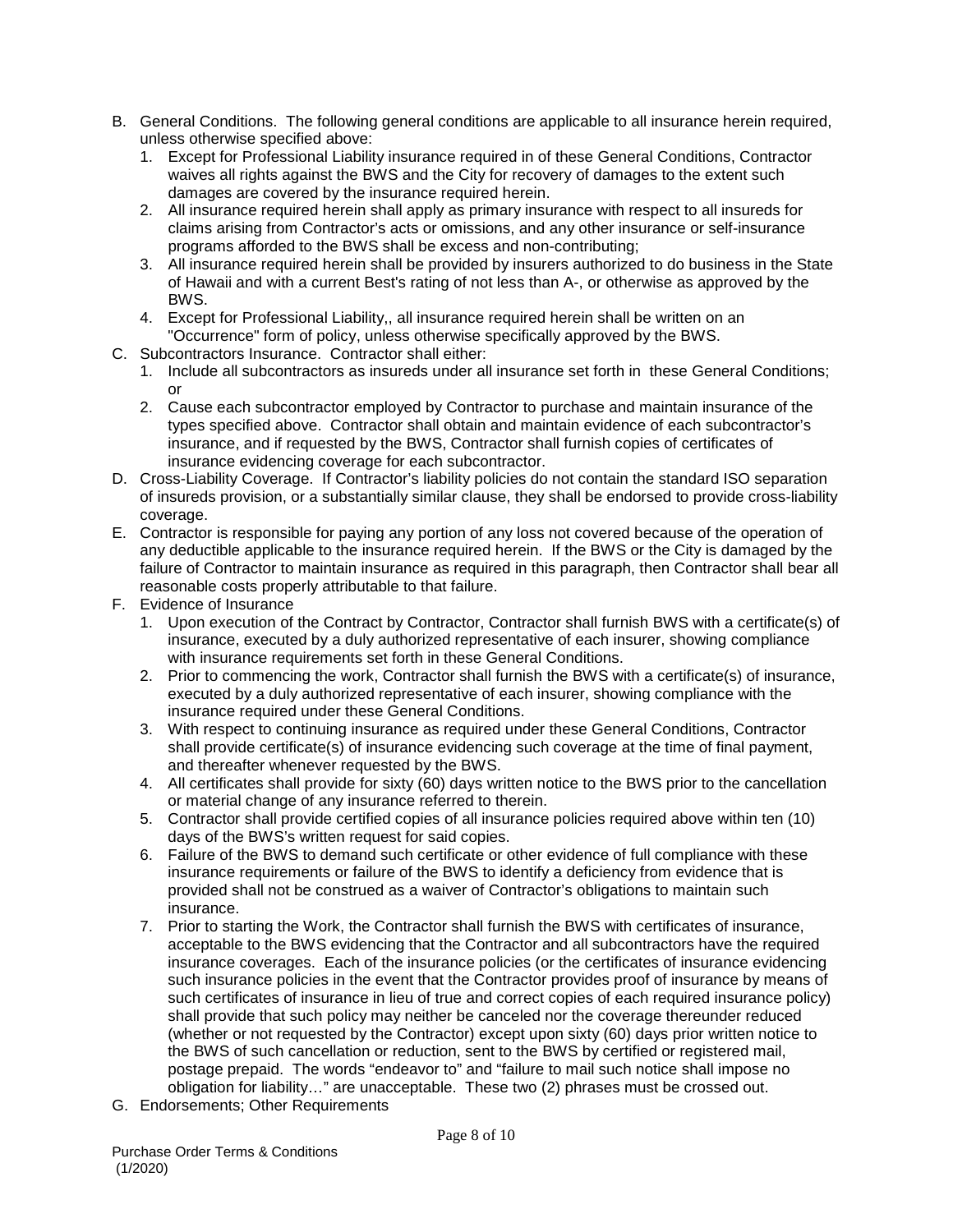Commercial General and Umbrella / Excess Liability Insurance and Business Automobile and Umbrella / Excess Liability Insurance shall:

- 1. Name the "Board of Water Supply" and the "City and County of Honolulu" as additional insureds. "Board of Water Supply" shall mean the Board of Water Supply, City and County of Honolulu, its elected and appointed officials, employees, agents, consultants, and construction managers. "City and County of Honolulu" shall mean the City and County of Honolulu, its elected and appointed officials, employees, agents, consultants, and construction managers;
- 2. Show the certificate holder as the Board of Water Supply, City and County of Honolulu, 630 South Beretania Street, Honolulu, Hawaii, 96843; and
- 3. Include the Contract and project numbers, and name of the project.
- H. Failure to Maintain Required Insurance
	- 1. Failure to maintain the required insurance may result in termination of this Contract at the BWS's option.
	- 2. If Contractor fails to maintain the insurance as set forth herein, the BWS shall have the right, but not the obligation, to purchase said insurance at Contractor's expense.
- I. No Representation of Coverage Adequacy. By requiring insurance herein, the BWS does not represent that the coverage and limits will necessarily be adequate to protect Contractor, and such coverage and limits shall not be deemed as a limitation on Contractor's liability under the indemnities granted to the BWS and the City under this Contract.
	- J. The BWS reserves the right to require additional kinds or amounts of insurance, as may be mutually agreed upon from time to time.
- 19. **INTERPRETATION.** In case of any doubt as to the meaning of any provision contained in the Contract, the Manager or authorized representative's interpretation of the provision shall control. All directions and explanations required to complete the Contract shall be given by the Manager or authorized representative.
- 20. **PRECEDENCE.** In the event of a conflict among these Terms and Conditions and the other documents that comprise the Contract, such other documents shall take precedence over these Terms and Conditions.
- 21. **GOVERNING LAW AND JURISDICTION.** The laws of the State of Hawaii shall govern the validity of the Contract and any of the Contract's individual terms or provisions, as well as the rights and duties of the parties to the Contract. Any action at law or in equity to enforce or interpret the provisions of the Contract shall be brought in a court of competent jurisdiction in Honolulu, Hawaii. The Contractor consents to the exercise of personal jurisdiction over Contractor by the courts of the State of Hawaii.
- 22. **SEVERABILITY.** If any term or provision of the Contract is found to be illegal, unenforceable, or in violation of law, then, notwithstanding such term or provision, all other terms or provisions of the Contract shall remain in full force and effect. When possible, however, the Contract shall be interpreted so as to reflect the intentions of the parties as indicated by the provision or term in question.
- 23. **NONDISCRIMINATION.** No person performing work under this Contract, including any subcontractor, employee, or agent of the Contractor, shall engage in any discrimination that is prohibited by any applicable federal, state, or county law. The Contractor shall be an equal opportunity employer.
- 24. **CONFLICTS OF INTEREST.** The Contractor represents that neither the Contractor nor any employee or agent of the Contractor presently has any interest, and promises that no such interest, direct or indirect, shall be acquired, that would or might conflict in any manner or degree with the Contractor's performance under the Contract.
- 25. **CONFIDENTIALITY.** All information, data, or other material given to or made available to the Contractor by virtue of the Contract, which is identified as proprietary or confidential information, will be safeguarded by the Contractor and shall not be disclosed to any individual or organization without